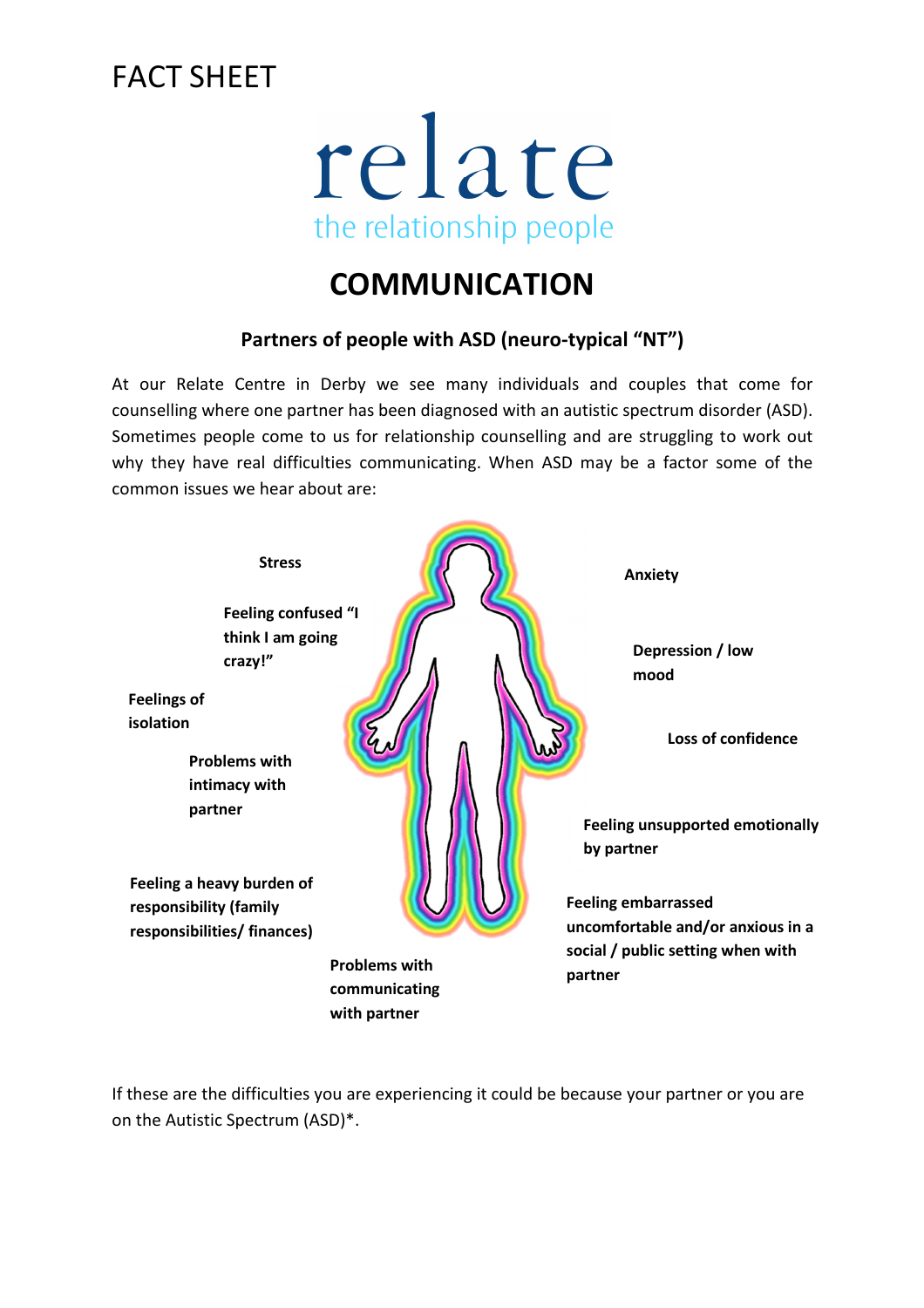# FACT SHEET

ASD affects people in different ways and to different degrees. Sometimes the impact of the condition is not obvious but changes in situations and routine can trigger reactions that can be challenging for partners and others. Small changes in communication and how you plan can often make a significant improvement to self-esteem and your couple relationship. These tips and ideas may be useful for you and your partner if you are experiencing relationship difficulties (these can be useful for everyone even if ASD is not present).

- $\triangleright$  Sometimes the fact that you just ask to talk to your partner could trigger a "fight or flight response" in them. This may be because they feel worried that they may be criticised or feel panic because they don't know what you are going to say. Perhaps they are in the middle of thinking about something else and cannot focus on hearing you until they have concluded their thought process? Communication with a partner or family member may create anxiety for someone that is on the autistic spectrum. This is because being on the spectrum affects how people perceive the world and interact with others. Part of the issue is that they often have difficulties with understanding and processing language. It is hard managing this with anyone but much more anxiety provoking when it is with someone that is as important as your partner. There is plenty of opportunity for misunderstanding to occur in any conversation – those that are not on the spectrum will talk in a way that the other person will automatically understand any hidden meanings or how they are feeling because of their tone or what is or isn't being said. Those on the spectrum do not have these abilities. Unless it is explicit there is often a tendency to interpret that the other person is "angry" or "upset" when asking about something. Another common problem is that the person on the spectrum does not offer help or sympathy after they have been told about a difficult situation but unless they have been asked to help or have been told it was upsetting they are likely to believe you are OK and don't need any help. So conversations with partners can be anxiety provoking and the reaction in the person on the spectrum is that the normal defensive reaction to any perceived threat is the "fight or flight" response.
- $\checkmark$  Language and tone when having a conversation is really important, so that your partner does hear what you have to say. The language you use is best if it is phrased in the positive, with short specific points.



**"You don't ever decide where we are going."** 

Try this……..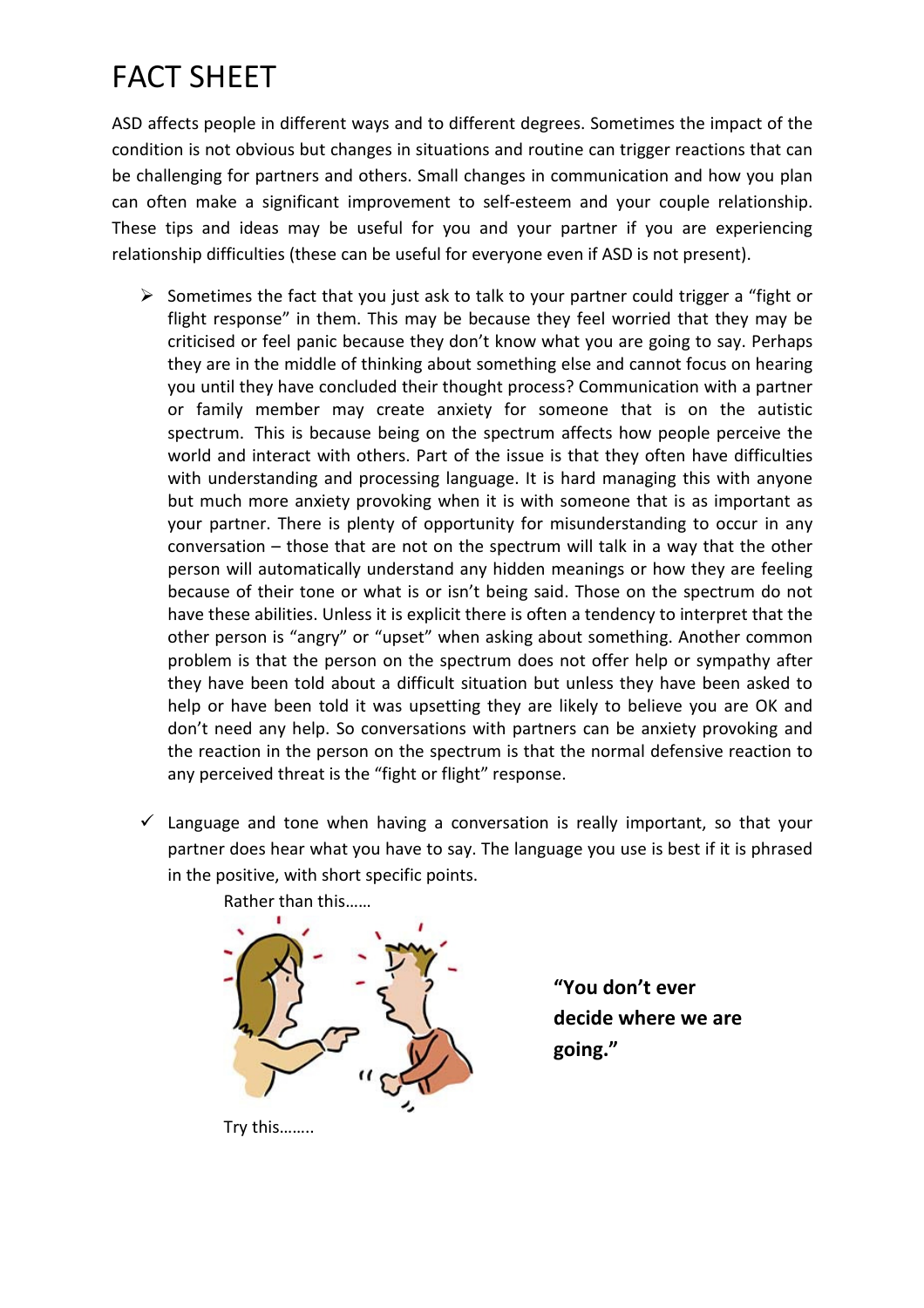## FACT SHEET



**"I would like you to choose where we go next weekend. It would be lovely for you to choose and you get a turn on deciding for a change."** 

- $\checkmark$  Check out if it is a good time to speak with them; you may get further in your communication if it takes place at a more convenient time. Perhaps give your partner warning and say in advance "I would like to speak with you in 15 minutes time."
- $\checkmark$  Some people on the spectrum find it hard to initiate and engage in emotional face to face conversations and they can quickly find these emotionally overwhelming and anxiety provoking. Sometimes the use of the written word (letter or email) when talking about emotional topics can help couples communicate better. Face to face interactions can be fast, unpredictable and as such do not give the person on the spectrum the chance to process what is happening. Also, in the emotional heat they can find it hard to remember what has been said – the written word can help here. This also gives time and space to think things through at ones' own pace.
- $\checkmark$  Sometimes your partner may need to have it made really clear that you are talking to them. Start with their name so they know you are addressing them.
- $\checkmark$  When talking with your partner regularly check out what they have HEARD you say and what they have understood by it. Sometimes it may be helpful to ask your partner to write down or put on their phone with an alert reminder, important information, agreements or tasks so that they can remember them. Common issues may be: household chores, when to put bins out, placing orders at a restaurant, buying household items etc.
- $\checkmark$  When possible try to plan what you are going to say in your head first so as to avoid mis-communication. Do try and keep your sentences short.
- $\checkmark$  Learning from past experiences can be hard as people on the spectrum often struggle to see patterns in previous interactions. Often, they see interactions as a separate event. This can be very frustrating for the partner who can suffer hurt in what seems to them like a similar situation. Discussing simple rules to do with certain situations can be helpful.
- $\checkmark$  People on the spectrum often find it hard to see how their behaviour causes hurtful emotional consequences for their partner/other people and they also struggle to understand how a sequence of difficult interactions can lead to a building up of difficult emotions. Because they find it hard to see their part in what has gone wrong – giving simple and clear emotional information can be of help e.g. "it makes me sad when..... ", "it makes me happy when........"